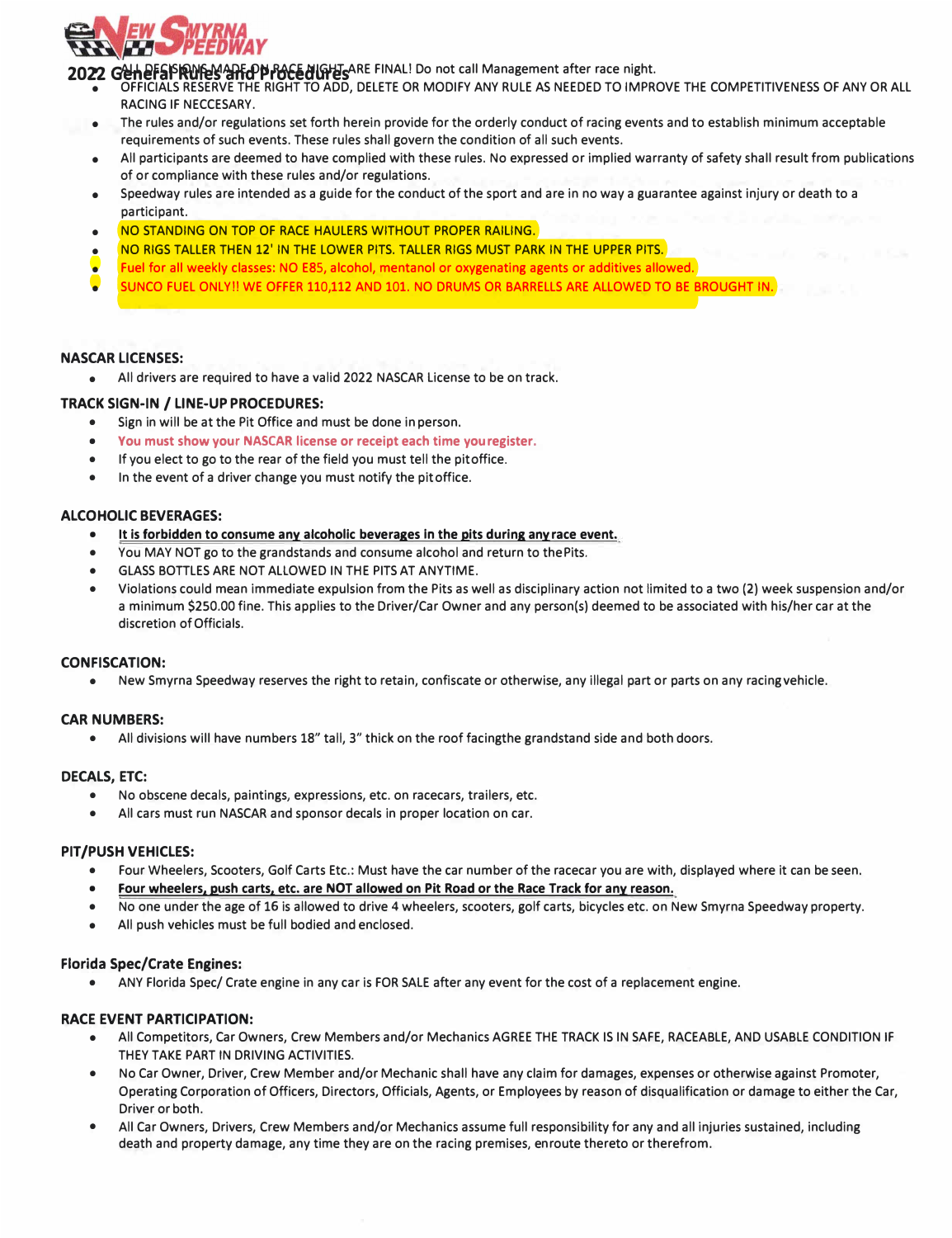#### **ENTRY FEES & FORMS:**

- Forms: Any and all entry forms, license forms etc. submitted by a competitor MUST BE LEGIBLE and contain all information requested, including signature of the Car Owner/Driver.
	- Fees: Race event entry fees are for the car and do not include the Pit Pass cost for Car Owner/Driver or
		- Crew Members.
			- 1. No entry fee for 50 lap races
			- 2. 75 lap races: \$75
		- 3. 100 lap races: \$100
		- 4. 200 lap races: \$200
- For any special races, all divisions must go through tech, register and pay any entry fee before you can practice. Registration window will close (1) one hour prior to race time.

### **OFFICIALS:**

• General Manager, Competition Director, Race Director, Flagman, Scorers, Technical and Safety Inspectors and Pit Steward.

## **CONDUCT VIOLATIONS:**

- Every Car Owner/Driver at an event is expected to conduct themselves in a sportsmanlike manner.
- Every Car Owner/Driver is directly responsible for any person(s) deemed to be associated with his/her car at the discretion of New Smyrna Speedway Officials. Any Conduct Violations committed by these individuals will be charged to Car Owner/Driver.
- Failure to obey New Smyrna Speedway Officials or Security could result in fines, suspension and possible disqualification with the loss of all points, money and trophies for that race date or all points accumulated for the entire point's season.
- If you do not return a trophy, you will be charged for the trophy and suspended from the next race.
- Suspensions or Penalties include both Driver and Car. Suspension duration will be at the track's discretion.
- Anyone, be it Car Owner, Driver, Crew Member and/or family member entering a pit area other than their own will be considered at fault if they are involved in a disturbance and could result in a minimum TWO (2) week suspension, possible disqualification with loss of all points, money and trophies for that race date or all points accumulated for the entire points season and/or a fine of a minimum of \$250.00. This applies to the Driver and car as well as the individual involved.
- Anyone, be it Car Owner, Driver, Crew Member and/or Family Member who is determined to be guilty of unsportsmanlike conduct on or *off* the track by a New Smyrna Speedway Official, could result in a minimum of TWO (2) week suspension, possible disqualification with loss of all points, money and trophy for that race date, or all points accumulated for the entire points season and/or a minimum fine of \$500.00 the first time; \$1,000.00 the second time and \$5,000.00 the third time and full suspension for the remainder of the season. This applies to the Driver, and Car as well as the individual involved.
- Anyone, be it Car Owner, Driver, Crew Member and/or Family Member who performs an act or participates in actions deemed by Officials as detrimental to the sport, including but not limited to verbal abuse of any Official could result in a minimum TWO (2) week suspension, possible disqualification with loss of allpoints, money and trophies for that race date and/or a fine of \$250.00 minimum. This applies to the Driver and car as well as the individual involved.
- Any Competitor(s) who assaults or threatens bodily harm to any Official or persons serving under his direction could result in a minimum TWO (2) week suspension, possible disqualification with the loss of all points, money, trophy for that race date or all points accumulated during the entire point season and/or a minimum fine of \$500.00.
- Any Competitor(s), Owner(s), Crew Member(s) or any other person(s) deemed to be associated with a specific car, who participate in fights in the Pits, on the track, or on the track premises could result in a minimum TWO (2) week suspension, possible disqualification with the loss of all points, money and trophy for that race date or all points accumulated for the entire point season and/or a minimum fine of \$500.00.
- Any Competitor(s), Owner(s), Crew Member(s) or any other person(s) deemed to be associated with a specific car, who is found to be the aggressor(s) in a fight in the Pits, on the track, or on track premises can result in a minimum SIX (6) month suspension, disqualification with the loss of all points, money and trophy for that race date or all points accumulated for the entire point season and/or a minimum fine of \$5000.00
- ALL FINES WILL BE PAID IN CASH PRIOR TO BEING ALLOWED TO COMPETE IN THE NEXT EVENT. Verification required the next race.

## **SOCIAL MEDIA:**

- Everyone must be aware that posting in social media is like speaking into a live microphone. Media outlets, potential new sponsors and fans can and quite often do pick up on social media comments. Be aware all teams and speedways depend on their sponsors to race weekly.
- Therefore, we request all competitors and their teams respect the value of ours and your fan base and sponsors. By the time an offensive post or tweet shows up, it is too late to stop the spiraling effect for the Competitor and or the Speedway. You may feel that you cannot control the comments made in support of your initial comments, but that is not the case.
- Negative social media in any form posted about the above Speedway, Speedway officials and/or Competitors and their Crews will not be tolerated. Depending on the severity of the incident, fines or suspensions may be assessed. We request you to partner with us by speaking with your entire team of this newly adopted policy."
- \*\*\*\*\* It is HOWEVER all of our goals to personally address any issues or concerns you, your team or your sponsors may have in a professional and respectful manner for resolution. Please note we as Racetrack Owners/Promoters have a newly created a FB Group to discuss, communicate and address any and all negative social media posts. Again, we ask you and your team to partner with us to preserve, protect and promote short track asphalt racing in Florida. We thank you in advance for this consideration, and look forward to seeing you at the races.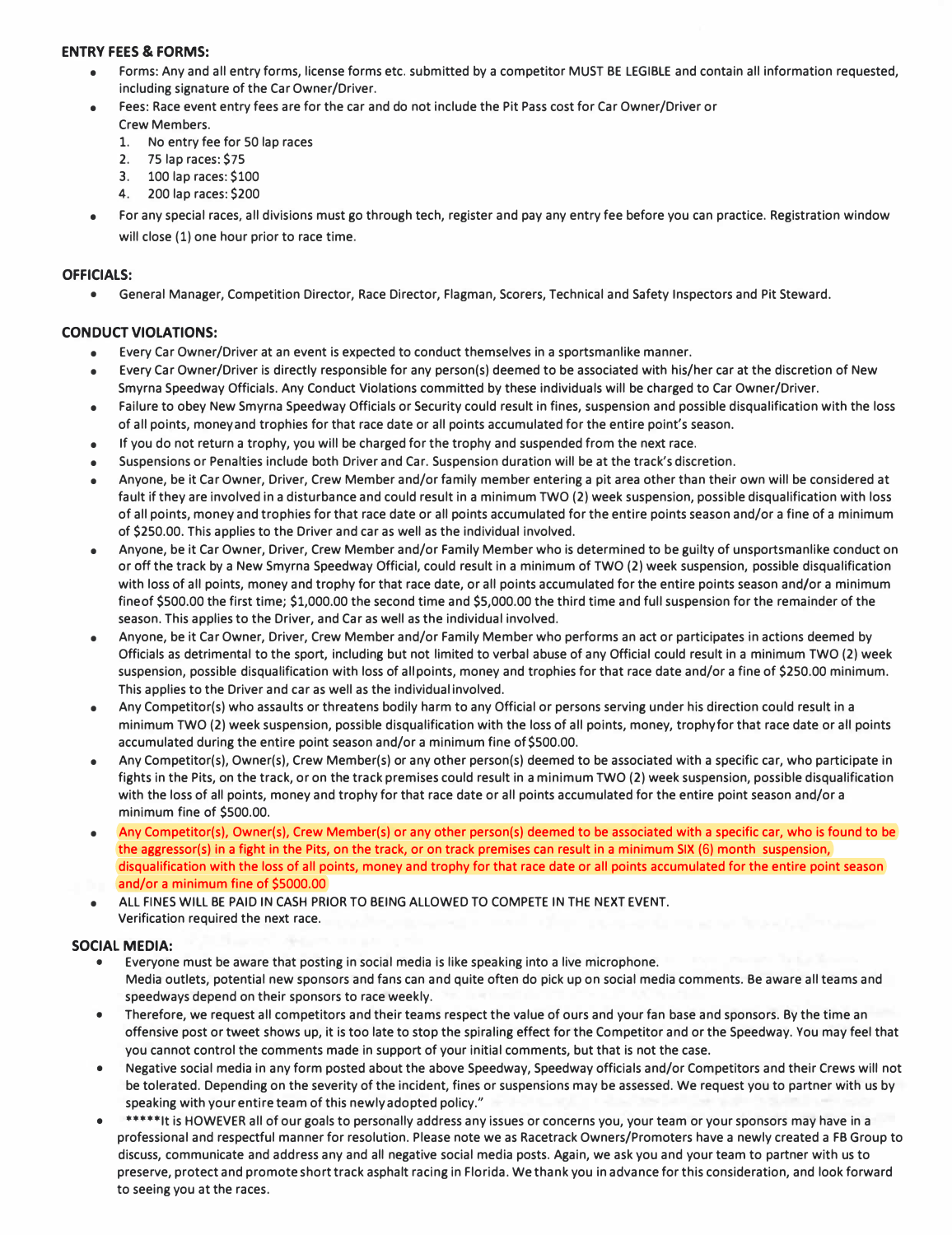#### **INJURY:**

- Anyone injured during the course of the racing program MUST notify the track EMS/EMTs and provide all required information prior to leaving the premises on that date in order to be eligible for any insurance benefits.
- Notifications made after that date will not be accepted and the insurance eligibility will be forfeited.
- If you are injured and you put in a claim for insurance or you have an injury visible to officials, you will be required to provide a Doctor's Release before you will race again.
- Doctor's Release must state that you are cleared to compete in stock car racing.
- ANYONE INJURED WHILE FIGHTING IS NOT COVERED BY TRACK INSURANCE.

# **COMPETITORS:**

- **All driver's/ spotters must have the ability to monitor race control by scanner, stand-alone radio or raceceiver at all times during the event. The frequency is 468.8625.**
- Competitors are independent contractors and not agents, servant or employees.
- Competitors will use their own methods in performing their duties in accordance with the Speedway rules, as they may be amended from time to-time.
- It will be the competitor's obligation to furnish any tools, supplies, or materials, which he/she deems necessary to perform his/her duties.
- Competitors will be responsible for competing, and all actions of-competitor's employees, crew and agents.
- Competitor assumes and takes full responsibility for reporting and paying to the appropriate authorities all charges, premiums and taxes, if any, due or payable to any funds the member may receive as a result of his duties and/or activities as a competitor including but not limited to social security taxes, unemployment insurance taxes, compensation insurance, income taxes and withholding taxes.
- ALL COMPETITORS MUST PICK UP THEIR PAY AT THE END OF EACH RACE NIGHT. IT IS YOUR RESPONSIBILITY TO STAY AND GET YOUR PAY. BACK PAY CHECKS WILL BE IN MAIN OFFICE FOR 30 days AND AT YOUR REQUEST WE WILL MAIL THEM BY CERTIFIED MAIL FOR A FEE OF \$5.00. BY SIGNING THE PAY SHEET, YOU AGREE TO THE RACE FINISH. AFTER 30 DAYS YOUR PAY WILL BE DONATED TO THE HART TO HEART BREAST CANCER FOUNDATION IF NOT PICKED UP.
- Any returned Check for any reason will incur a \$100.00 fee plus \$35.00 bank fee. You will not be permitted to race until fee is paid in addition to amount of Check. Can be paid by Cash or Money Order ONLY. Future Checks from competitor will not be honored.

## **PROTESTS:**

- YOU MUST BE ON THE LEAD LAP TO HAVE THE OPTION TO PROTEST. PROTEST MAY BE MADE BY DRIVER OR CAR OWNER.
- Protests must be made in writing and protest fee paid in cash. Cannot be bumper to bumper and no spite protests will be allowed.
- Fees: All fees must be paid in cash
	- 1. P&G or Carburetor inspection \$50.00. No Track fees
	- 2. Cam Doctor Protest \$125.00. Track retains\$50.00
	- 3. \$500.00 Motor tear down top half of engine. Track retains\$75.00.
	- 4. \$1250.00 Complete motor tear down top and bottom. Track retains\$200.00
	- 5. Protest fees for specific items (transmission, clutch etc.) will be at tech inspector's discretion
	- 6. Tire Protest \$100.00 per tire for Lab and shipping. No Track fees
- TIME LIMIT: All protests must be filed within TEN (10) minutes after race ends.
- Protests must be registered with Head Tech Official.
- If the car is found to conform to the rules and the protest is disallowed, the protest fee will go to the protested car. If the car is found to be in violation of the rules and the protest is allowed, the protest fee will be returned to the protester.
- ONLY the protested car's Owner or Driver, two (2) people max, the party protesting the legality and Track Officials will be allowed to be present at protest ruling. Party means: The person who protests must be a car owner or driver participating in the race.
- More than one driver may protest any one car if they pay the protest fee for a specific rule violation.
- Driver or Owner can only protest three times in one season and must wait three weeks before protesting again.
- All motors will be torn down at the track and inspected. Track reserves the right to impound the motor and inspect it at a later date agreed on by the tech inspectors, the protesting party and the party being protested.
- New Smyrna Speedway reserves the right to pull any motor at any time to dyno and/or inspect and verify the legality of the motor. Any refusal will automatically deem that the motor in question is illegal and will result in immediate disqualification from the event and the driver and car owner will be banned from all New Smyrna Speedway events until the said motor is surrendered whether it be legal or illegal.

## **PROTEST REFUSAL:**

- Any Car Owner/Driver refusing an engine protest of any kind will lose all money, points and trophies earned for that race date.
- The next time the car competes it will be inspected after the race regardless of the finishing position.
- Any competitors who fail to tear down a car for inspection when requested to do so by the Official in charge of the event will be subject to disqualification.
- If you borrow a car for points, it must be within the same class.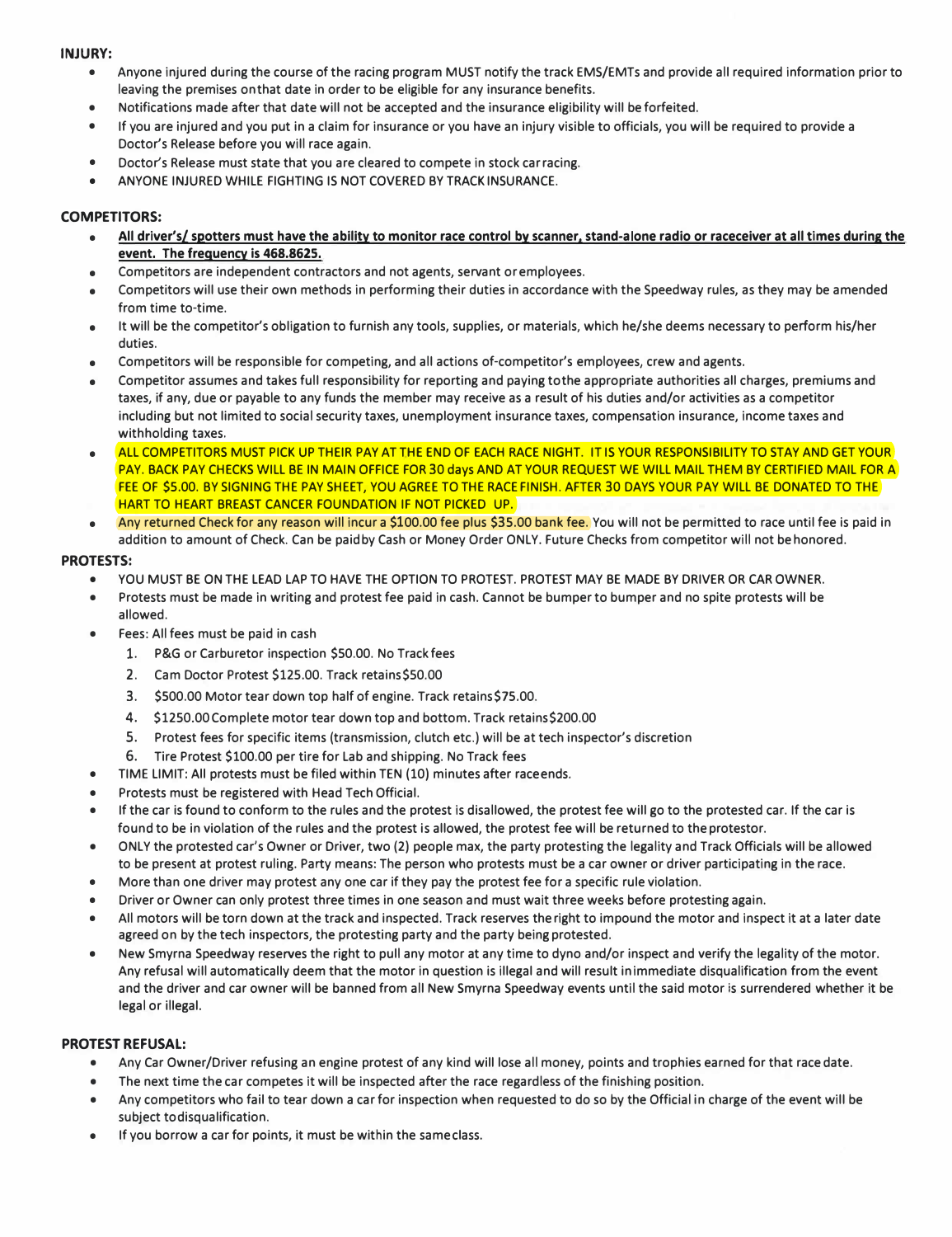### **CAR WEIGHT:**

• 1 lb. per green flag lap may be deducted from the total weight at the end of the race for all divisions, all races.

#### **PIT SPEED:**

- **PIT ROAD SPEED IS 35mph.** Excessive speed and/or careless driving in the Pits will not be tolerated and could result in suspension, disqualification, and possible Car Owner/Driver fines or both. No passengers will be allowed in or on the race cars for any reason.
- **No scuffing tires around safety workers/officials on track, pits or pit road you will be parked after the first warning.**

#### **MINIMUM DURATION:**

- If a Feature is stopped at less than 50% of its scheduled distance and is not restarted, it will be considered incomplete and organizers will NOT be obligated to distribute funds.
- If 50% or more has been run, the event will be considered complete.
- RACES MAY BE LAP OR TIME LIMITED DURING THE RACE SEASON.
- If your division does not have 6 cars for the feature race, you will run a minimum of 10 laps, maximum of 15 laps.
- Drivers meeting is mandatory. Failure to attend will result in starting in the rear. Random roll call may be called at any time for any division.

#### **RACE CONTROL/ SCORING COMPLAINTS:**

- If the Car Owner/Driver has a complaint about scoring they MUST notify an official and wait until the races are completed to consult with the PROPER OFFICIALS. The Track Officials are available for thirty (30) minutes AFTER the race program is complete.
- NO ONE, for any reason, will disrupt or halt the program to voice a complaint.
- ABSOLUTELY NO ONE IS ALLOWED IN THE SCORING TOWER TO DISCUSS ANY CALLS MADE DURING OR AFTER THE RACE.

#### **LINEUPS:**

**•**

**• Heat races will be determined by pill draw in the pit office. Features will start by heat race finish with an invert draw done by a fan for the entire night. Invert will be 0, 2, 4, 6, 8 or 10 never more then half of the field.**

**Heat Race Points:** (Deduct 1 points per position through the field)

| 25 pts |
|--------|
| 24 pts |
| 23 pts |
| 22 pts |
| 21 pts |
| 20 pts |
| 19 pts |
| 18 pts |
| 17 pts |
| 16 pts |
|        |

## **Feature Race Points:** (Deduct 2 points per position through the field)

1st 50 pts 2nd 48 pts 3rd 46 pts 4th 44 pts 5th 42 pts 6th 40 pts 7th 38 pts 8th 36 pts 9th 34 pts 10th 32 pts

SHOW UP POINTS: If you practice and are unable to race you get 1 point for showing up.